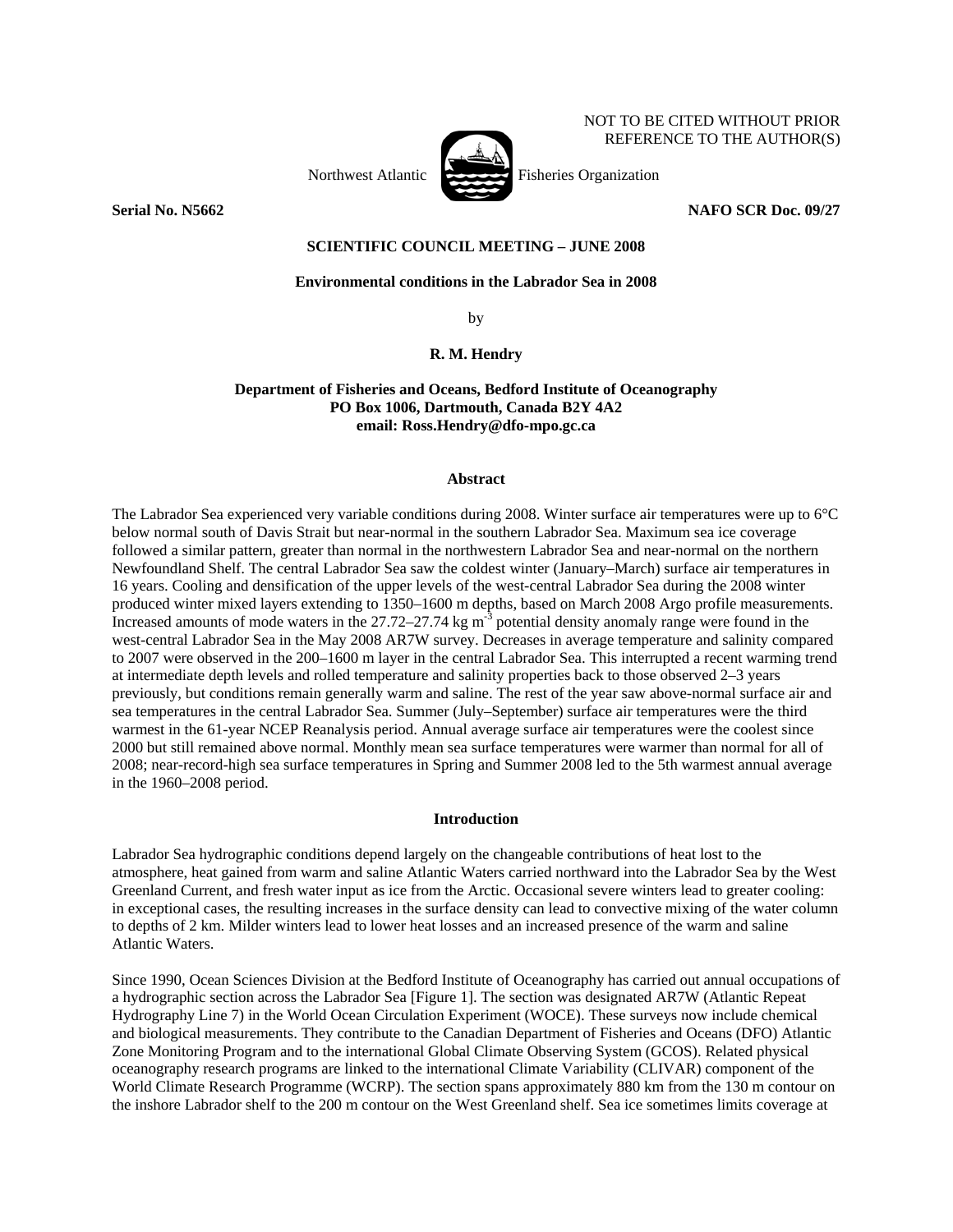the ends of the section. DFO also contributes to the international Argo program by deploying floats in the Labrador Sea. Locations of all Argo profiles during March 2008 are included in Figure 1.

A sequence of severe winters in the early 1990s led to deep convection that peaked in 1993–1994. Milder atmospheric conditions prevailed in the following years and the upper layers gradually regained their vertical stratification in density. A new regime of shallow wintertime overturning seemed to establish itself beginning in the early 2000s. This has led to the formation of warm, saline, and low-density mode waters in the upper 1000 m of the water column.

## **Results and Discussion**

### *Sea level pressure*

Sea level pressure was lower than normal over the central Arctic and Nordic Seas in January–March 2008 [Figure 2(a)] according to NCEP/NCAR reanalysis results (Kalnay et al., 1996). This anomaly projects moderately strongly on the loading pattern of the Arctic Oscillation [Figure 2(b)], with a normalized index of +0.8 compared to a standard deviation of about 1.2 for the 1979–2000 reference period (Climate Prediction Center, 2009). This would tend to drive storm tracks further north and lead to colder than usual conditions in the northern Labrador Sea (Thompson and Wallace, 1998).

### *Surface air temperature*

Winter 2008 (defined as January–February–March, JFM) surface air temperatures over the Labrador Sea were notably colder than normal (the 1971 to 2000 normal period is used throughout unless otherwise indicated). NCEP Reanalysis results show JFM surface temperatures up to 6°C below normal in southern Davis Strait and the northern Labrador Sea. JFM 2008 surface air temperatures over the central Labrador Sea were less extreme but still averaged 1.4°C below normal for a representative 5° x 5° box (50–55N, 55–60W) [Figure 3]. Winter 2008 was the coldest since 1993 (16 years) and the 8th coldest in the 61-year NCEP Reanalysis (1948–2008) for this region. This was a marked change from recent years: 2000–2007 wintertime surface air temperatures averaged 2°C warmer than normal and 2004–2007 wintertime surface air temperatures averaged more than 3°C warmer than normal. The remainder of 2008 saw surface air temperatures 1–2°C warmer than normal. Spring 2008 (April–May–June, AMJ) was the 11<sup>th</sup> warmest in 61 years and Summer 2008 (July–August–September, JAS) was the 3<sup>rd</sup> warmest in 61 years, beaten by only 2003 and 2006. The 2008 annual mean Labrador Sea surface air temperature was approximately 0.5°C above normal. This represents a drop of 0.8°C from the 2000–2007 average and makes 2008 the coldest year since 2000 (9 years) and the 22nd coldest in the 61-year NCEP Reanalysis period.

#### *Sea ice*

The U.S. National Snow and Ice Data Center sea ice index (Fetterer et al., 2008) shows greater than normal March 2008 sea ice cover in the northern Labrador Sea [Figure 1]. This is consistent with the cold winter conditions detailed above. The mean March 2008 ice edge in the northern Labrador Sea extended about 200 km seaward of the long-term (1979–2000) median location. At the same time, sea ice extent on the Labrador Shelf south of about 56°N was close to normal. In contrast, March 2007 ice cover was less than normal for the entire Labrador Sea, retreating 100–150 km from its long-term median position in the northern Labrador Sea.

#### *Sea-surface temperature*

Labrador Sea sea-surface temperatures (SST) have increased by about 1°C over the past 20 years [Figure 4(a)], based on HadISST fields from the UK Hadley Centre (Rayner et al., 2003). 2008 saw the 5<sup>th</sup> warmest year since 1960 (49 years), slightly warmer than 2007 but cooler than the record-warm conditions in 2003–2006. The annual mean anomalies include underlying seasonal variability: JFM 2008 was the coldest since 2000 (9 years), consistent with the relatively cold winter conditions and increased sea-ice coverage noted above. Spring and summer conditions were warmer than normal in 2008. Seasonal means for AMJ and JAS 2008 were respectively the 4<sup>th</sup> warmest and the warmest since 1960, consistent with the observed switch to warm surface air temperatures in spring and summer 2008.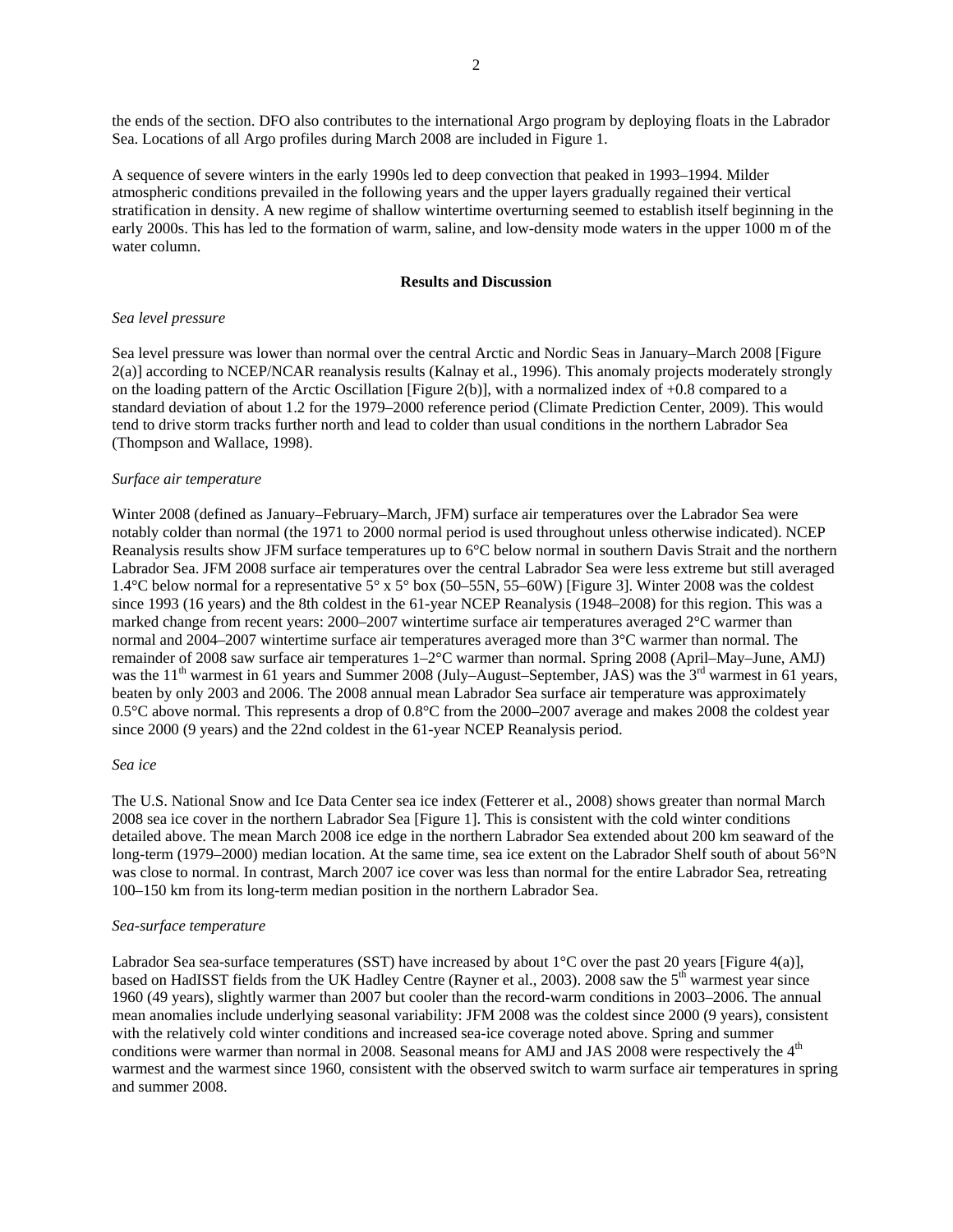The recent warming trend has been dominated by particularly warm conditions in the west-central Labrador Sea [Figure 4(b)]. Below-normal sea-surface temperature conditions prevailed over the Labrador Shelf in late 2007 and early 2008 but warmer than normal conditions were re-established during the later part of 2008.

### *AR7W hydrography*

The temperature and salinity of the upper layers of the Labrador Sea change from year to year in response to changes in atmospheric forcing, changes in the warm and saline inflows in the West Greenland Current, and changes in Arctic fresh water inputs. Seasonal cycles in each of these three forcing terms drive a strong seasonal cycle in the properties of the upper layers of the Labrador Sea. During the early 1990s, deep winter convection in the Labrador Sea filled the upper two kilometres with cold and fresh water. Recent milder years have produced more limited amounts of warmer, saltier, and less-dense mode waters.

Vertical overturning associated with the cold winter of 2008 was captured in a number of Argo float profile measurements during March 2008. Våge et al. (2009) and Yashayaev and Loder (2009) exploited these Argo profile measurements in their descriptions of the convection that occurred in the Labrador Sea during this period. Four separate Argo floats whose March 2008 profile positions are included in Figure 1 showed vertical overturning to depths of 1350–1600 m in the west-central Labrador Sea. The deep mixed layers seen in the Argo measurements had a maximum potential density anomaly just greater than 27.74 kg m<sup>-3</sup>. The associated mode waters had potential temperatures varying between approximately 3.26 and 3.30°C. For example, five February–March 2008 profiles from Canadian Argo float 4900667 at locations also shown in Figure 1 provide a detailed view of the development of a 1450-m deep mixed layer [Figure 5(a)].

The annual AR7W surveys take place as early in the spring of the year as practical to provide a consistent view of interannual change in the face of strong seasonal changes in physical, chemical, and biological properties. Sea ice generally prevents access to the Labrador Shelf before mid-May. The median midpoint date for the 19 spring or early summer surveys completed since 1990 is June 1. The 2008 survey took place slightly earlier than the norm with a midpoint date of May 27. No sea ice was encountered on the Labrador Shelf but multi-year ice carried northward by the West Greenland Current prevented the occupation of the four easternmost stations on the West Greenland slope and shelf.

Remnants of the water masses renewed in the winter of 2008 show up in the May 2008 observations in the westcentral Labrador Sea as an increased vertical separation of potential density surfaces for particular ranges of potential density [Figure. 5(b)]. Enhanced layer thicknesses with a broad and somewhat bimodal distribution were observed in the  $27.72-27.74 \text{ kg m}^{-3}$  potential density anomaly range. In spite of the cold 2008 winter and the deep mixed layers observed in March 2008, the May survey results suggest the volume and density range of Labrador Sea water renewal in Winter 2008 were similar to those of recent years (with the notable exception of 2007). For example, the mode waters observed at the same stations in the 2003 survey were denser and of a volume similar to the 2008 results [Figure 5(c)]. This suggests that there was significant spatial variability in the intensity of vertical overturning during the winter of 2008. Both the March 2008 Argo float measurements and the results from the May 2008 AR7W survey suggest that the renewal was confined to the west-central Labrador Sea. The amount and density classes of mode waters formed in recent years contrast with observed conditions in the early 1990s when a sequence of cold winters filled the upper 2 km of the entire Labrador Basin with cold, fresh, and relatively dense mode waters (range  $\approx$  27.75 to 27.80 kg m<sup>-3</sup>).

The two modal densities observed in the west-central Labrador Sea in the May 2008 survey are associated with different depths. The less-dense mode (found at two stations) centred at 27.725 kg  $m<sup>3</sup>$  was found at an average depth of 710 m compared to an average depth of 1150 m for the denser mode (found at three stations) centred at 27.733 kg m<sup>-3</sup> [Figure 5(b)].

The 2008 survey found abundant amounts of the warm and saline Atlantic waters from the Irminger Current that enter the Labrador Sea as an offshore branch of the West Greenland Current and play an important role in the regional heat and salt balance [Figure 5(b)]. Remnants of these waters also appeared over the Labrador Slope.

A time series of potential temperature averaged over the 200–1600 m depth range for stations in the west-central Labrador Sea during the 1990–2008 period of AR7W surveys shows a rapid warming following the from 1992–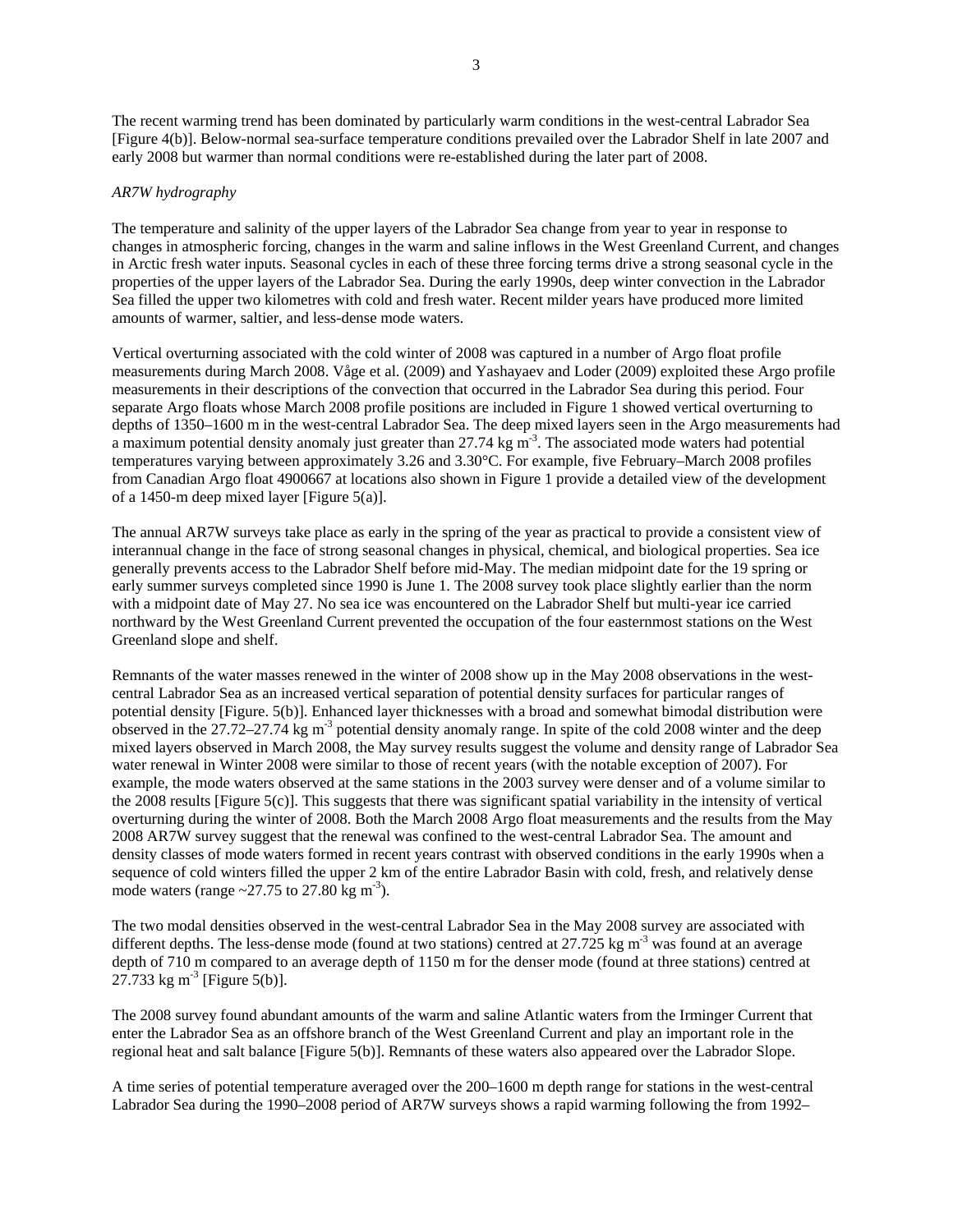1994 minimum into the early 2000s, followed by a more moderate warming during the past decade and a downturn in 2008 [Figure 6]. The corresponding salinity time series shows a slightly less-regular increasing trend in salinity during the past decade, with a decrease in 2008. Both temperature and salinity properties are rolled back to those observed 2–3 years previously, but conditions remain generally warm and saline.

#### **Acknowledgments**

The NCEP Reanalysis data were provided by the NOAA-CIRES Climate Diagnostics Center, Boulder, Colorado, USA, from their Web site at http://www.cdc.noaa.gov/. The HadISST 1.1 Global Sea Surface Temperature data were provided by the Hadley Centre for Climate Prediction and Research (http://www.metoffice.com). Many staff and associates at BIO have contributed to the Labrador Sea programme led by Dr. John Loder of Ocean Sciences Division and Dr. Glen Harrison of Ecosystem Research Division. These efforts, together with those of the officers and crew of CCGS Hudson, are gratefully acknowledged.

## **References**

Climate Prediction Center. 2009. NOAA/National Weather Service, National Centers for Environmental Prediction. Camp Springs, MA. http://www.cpc.noaa.gov/products/precip/CWlink/daily\_ao\_index/ao.shtml#publication

- Fetterer, F., K. Knowles, W. Meier, and M. Savoie. 2002, updated 2008. Sea ice index. Boulder, CO: National Snow and Ice Data Center. Digital media.
- Kalnay et al. 1996. The NCEP/NCAR 40-year reanalysis project. Bull. Amer. Meteor. Soc., 77: 437–470.
- Rayner, N.A., D.E. Parker, E.B. Horton, C.K. Folland, L.V. Alexander, D.P. Rowell, E.C. Kent, and A. Kaplan. 2003. Global analyses of sea surface temperature, sea ice, and night marine air temperature since the late nineteenth century. J. Geophys. Res., 108 (D14). doi:10.1029/2002JD002670.
- Thompson, D. W. J., and J. M. Wallace, 1998: The Arctic Oscillation signature in the wintertime geopotential height and temperature fields. Geophys. Res. Lett., 25, 1297–1300.
- Våge, K., R.S. Pickart, V. Thierry, G. Reverdin, C.M. Lee, B. Petrie, T.A. Agnew, A. Wong, and M.H. Ribergaard. 2009. Surprising return of deep convection to the subpolar North Atlantic Ocean in winter 2007–2008. Nature Geosci., 2: 67–72, doi:10.1038/ngeo382.
- Yashayaev, I., and J.W.Loder. 2009. Enhanced production of Labrador Sea Water in 2008. Geophys. Res. Lett., 36: L01606, doi:10.1029/2008GL036162.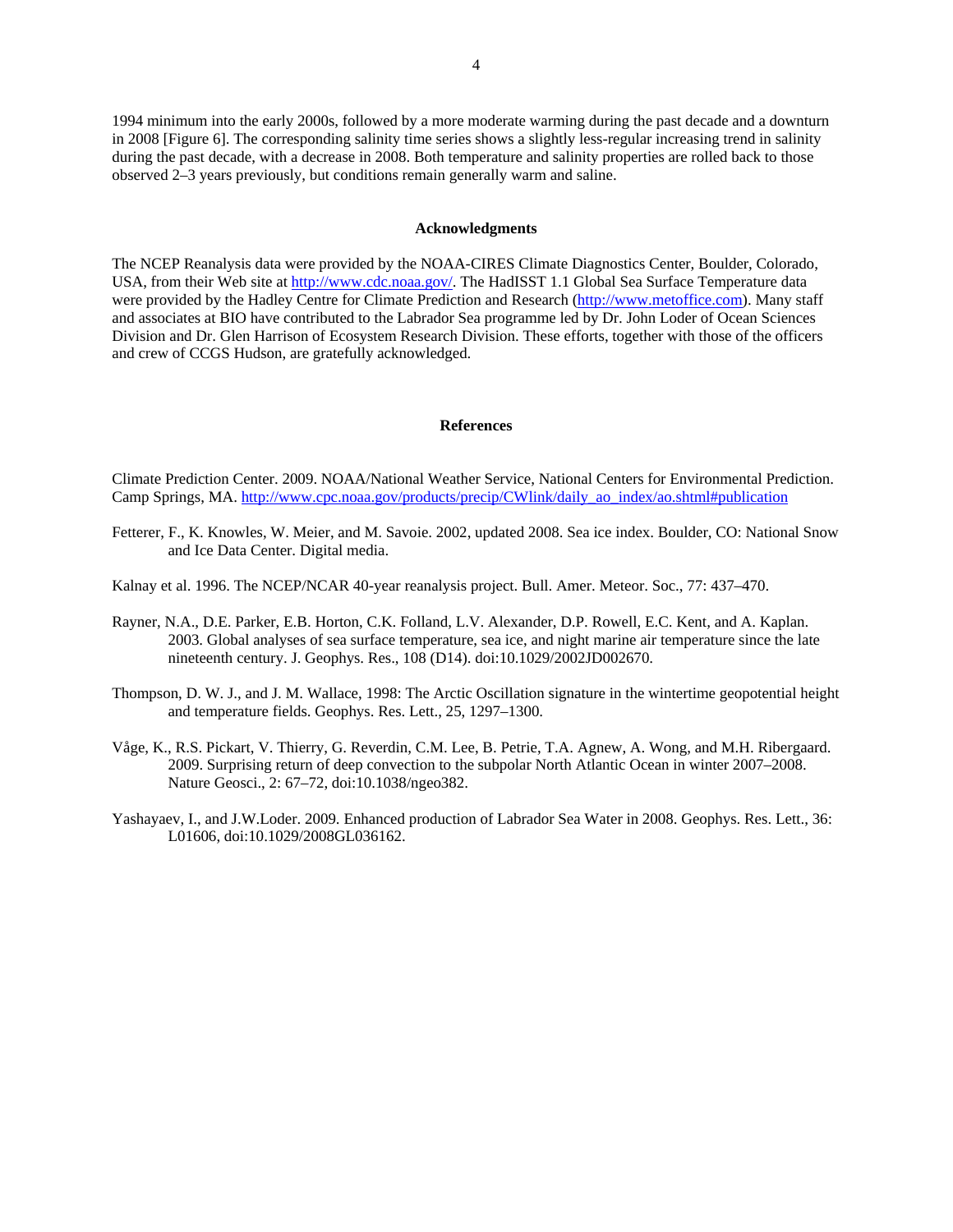

**Figure 1** Map of the Labrador Sea showing the AR7W section. The mean March 2008 ice extent (filled area), March 2007 ice edge (red line), and 1979–2000 median March ice extent (ice concentration greater than 15%) from the U.S. National Snow and Ice Data Center are also shown. Filled black circles show March 2008 Argo profile positions. Locations of Argo float 49000677 profiles 63–67 at 10-day intervals from 9 February 2008 to 20 March 2008 discussed in the text shown as connected yellow-filled circles, with Profile 63 being closest to the AR7W line. The locations of Profiles 63 and 64 were separated by less than 1 km and are indistinguishable.



January to March 2008 minus 1971 to 2000



**Figure 2(a)** NCEP/NCAR reanalysis January–March 2008 northern hemisphere sea level pressure anomaly (mb).

**Figure 2(b)** The loading pattern of the Arctic Oscillation, defined as the leading empirical mode (19% of variance) of monthly mean 1000 mb height during 1979-2000.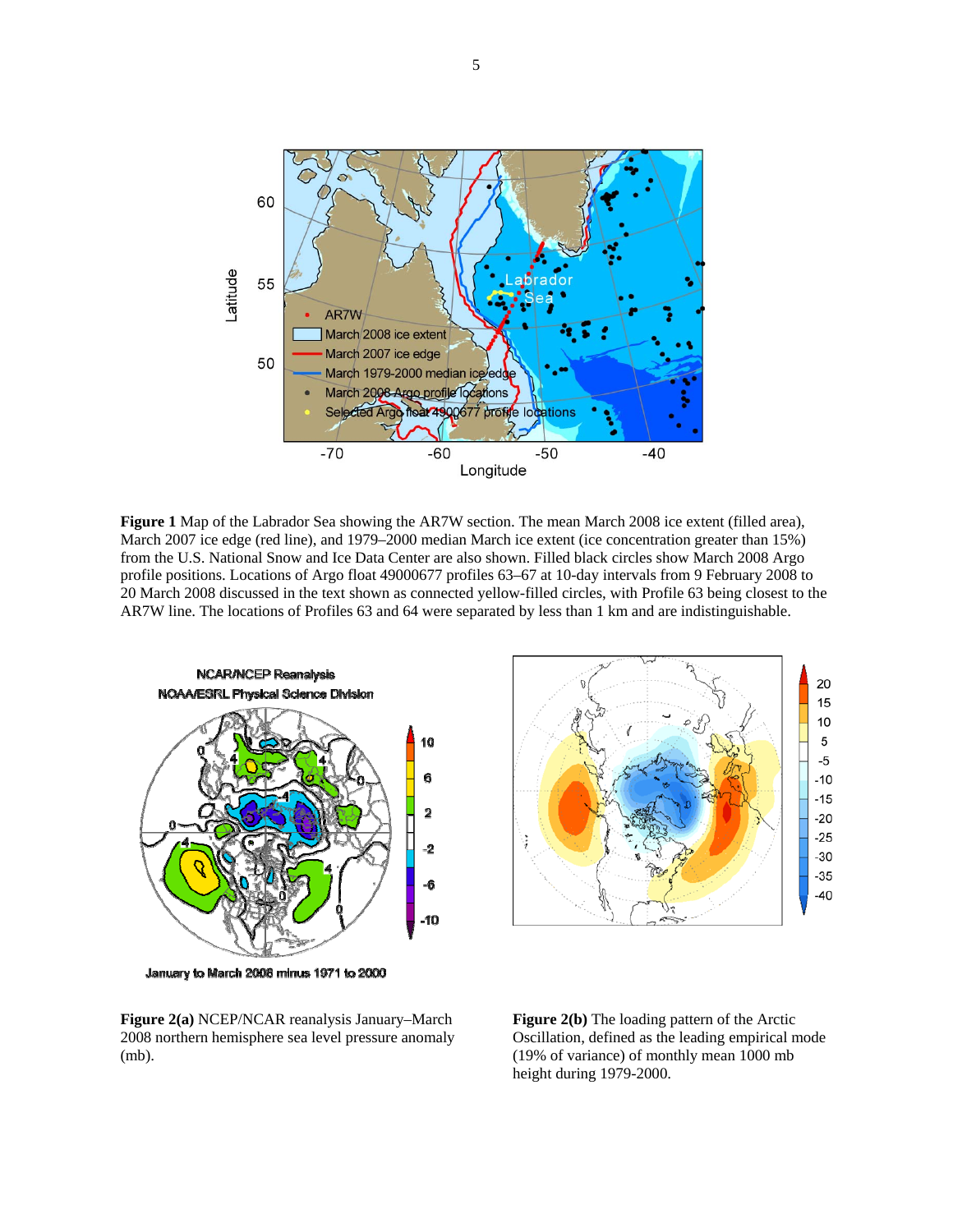

**Figure 3.** Surface air temperature anomalies relative to 1971–2000 averaged over the central Labrador Sea for 1960–2008 from NCEP (National Centers for Environmental Prediction) Reanalysis data. Monthly, seasonal, and annual means are shown. A regression line for the recent 1990–2008 period gives an increase of about 2.7°C over that period.



**Figure 4(a)** HadISST sea-surface temperature anomalies relative to 1971–2000 interpolated to the AR7W line and averaged over the distance range 55–915 km for 1960–2008. Monthly, seasonal, and annual means are shown. A regression line for the recent 1990–2008 period gives an increase of about 1.1°C over that period.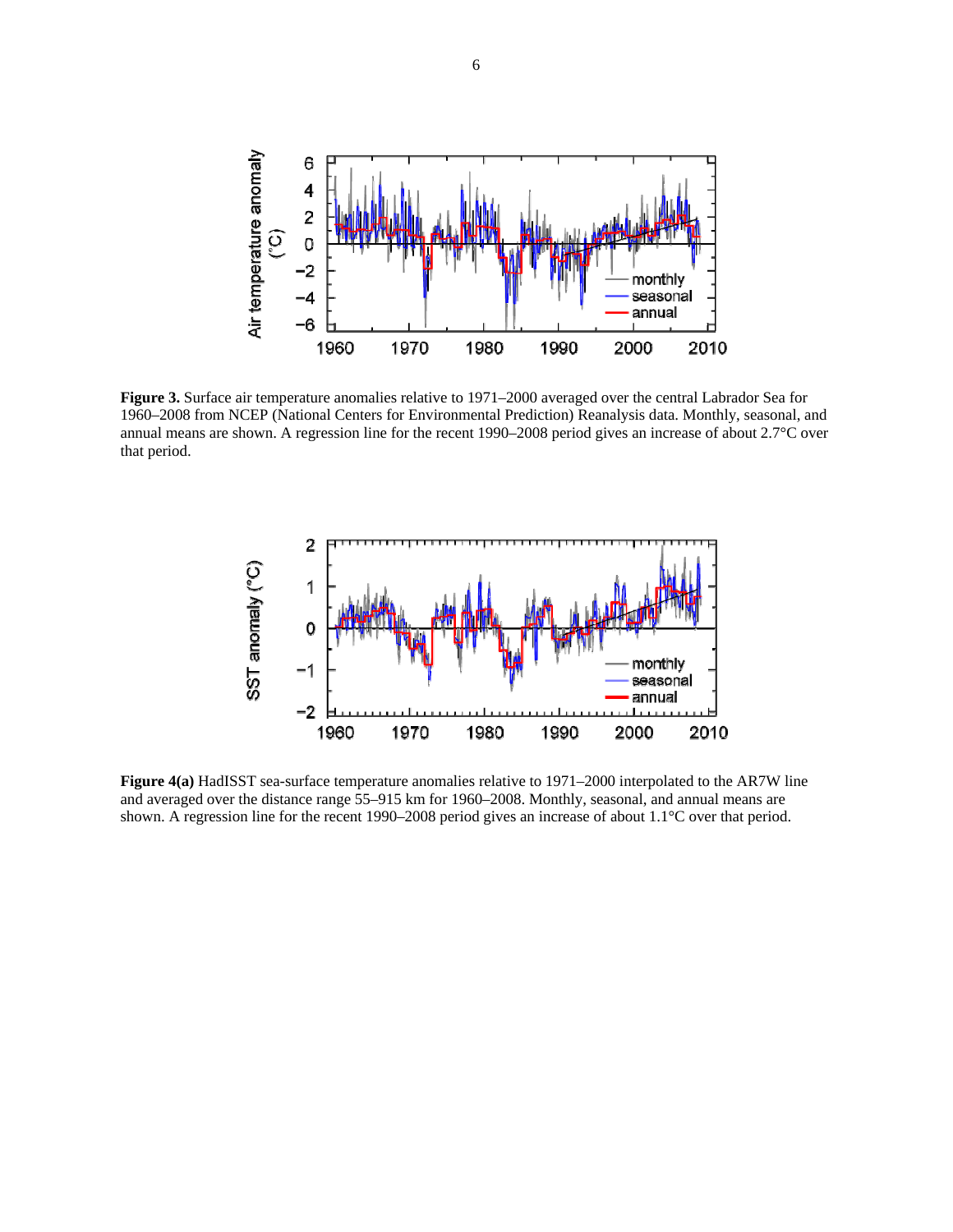

**Figure 4(b)** Low-pass filtered 1988–2008 HadISST sea-surface temperature anomalies relative to 1971–2000 interpolated to the AR7W line. The bathymetry along the AR7W line is shown at the bottom of the figure.



**Figure 5(a)** Observations from Canadian Argo float 4900677 of the deepening of the surface mixed layer in the west-central Labrador Sea from 9 February to 20 March 2008 (Profiles 63–67). The float moved approximately 180 km from west to east during this 40-day period. Profile locations are shown in Figure. 1. Profile 67 on 20 March 2008 observed a mixed layer extending from the surface to about 1450 m depth homogeneous in potential density within ~0.002 kg m<sup>-3</sup> [27.740 to 27.742], potential temperature within ~0.017 °C [3.261 to 3.278], and salinity within ~0.003 [34.850 to 34.853].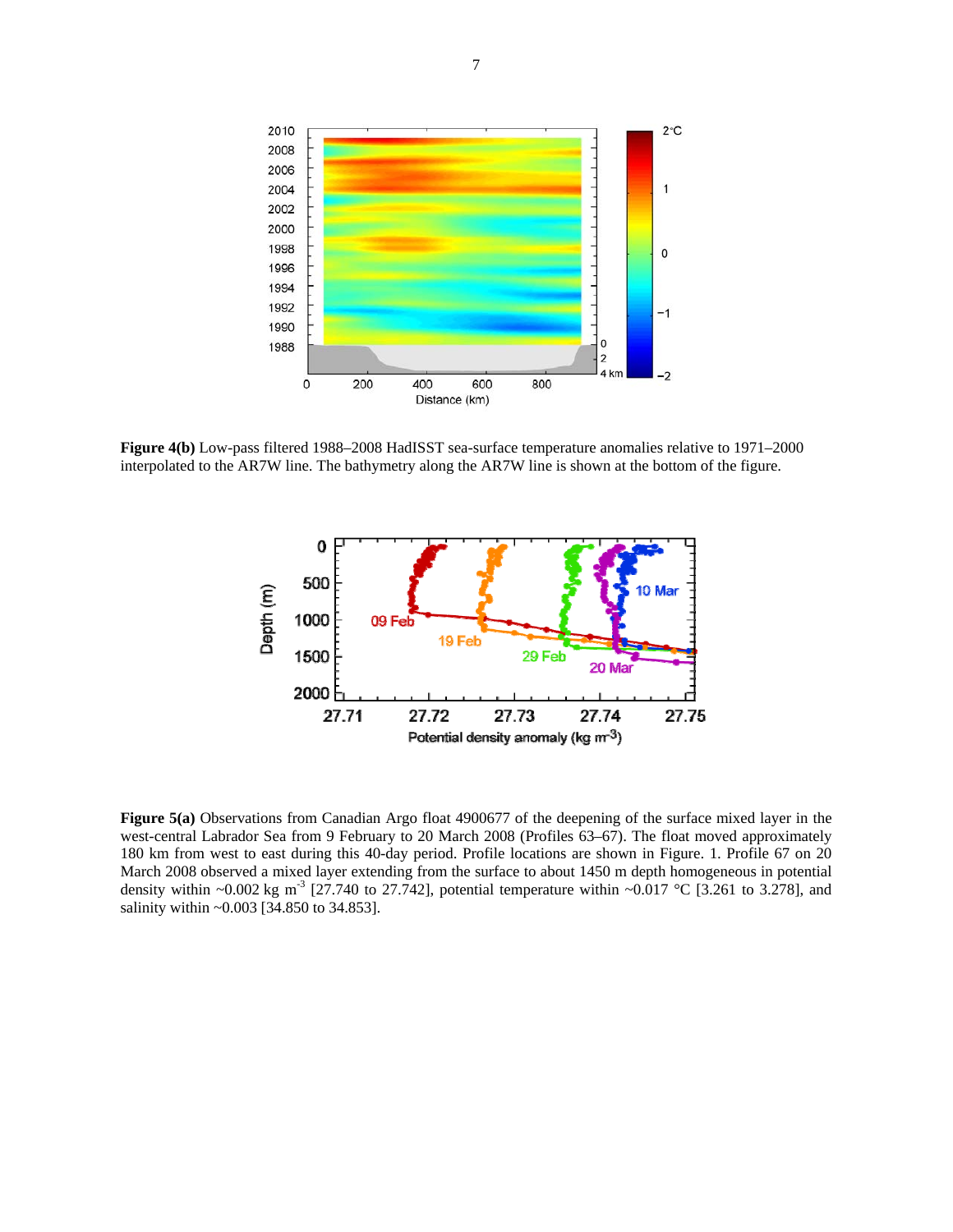

**Figure 5(b)** Section plot of potential temperature from the 2008 occupation of AR7W. Station positions are marked by vertical lines. Waters with potential temperatures in the range 4–6°C are highlighted for salinities in the range 34.95–35.10 (red) or 34.85–34.95 (green). Selected potential density anomaly contours at 0.002 kg m<sup>-3</sup> intervals are overlaid for five stations in the west-central Labrador Sea. The filled circles indicate the centre depths of the thickest potential density layers for each of the selected stations.



**Figure 5(c)** Census of the average thickness of layers bounded by selected potential density surfaces for spring and early-summer occupations of AR7W from 1990 to 2008. The 27.68–27.80 kg m<sup>-3</sup> range of potential density anomaly is sampled at equal 0.002 kg m<sup>-3</sup> intervals. The averages are taken over typically five stations in the 325– 600 km along-track distance range in Figure 5(a). The last six years are colour coded as identified in the legend. Standard deviations for 2008 are also shown. Recent years have seen limited production of mode waters in the 27.72–27.74 kg m-3 potential density anomaly range, in contrast to voluminous classes formed in the 27.76– 27.79 kg m<sup>-3</sup> range during the early 1990s. 2007 stands out as a year of limited mode water production. The 2008 census shows a bimodal distribution with peaks centred at 27.725 and 27.733 kg m<sup>-3</sup>. The central depths of the thickest layers are marked on the potential temperature section in Figure 5(a). The two 2008 modes are associated with mean depths of approximately 700 and 1150 m respectively.